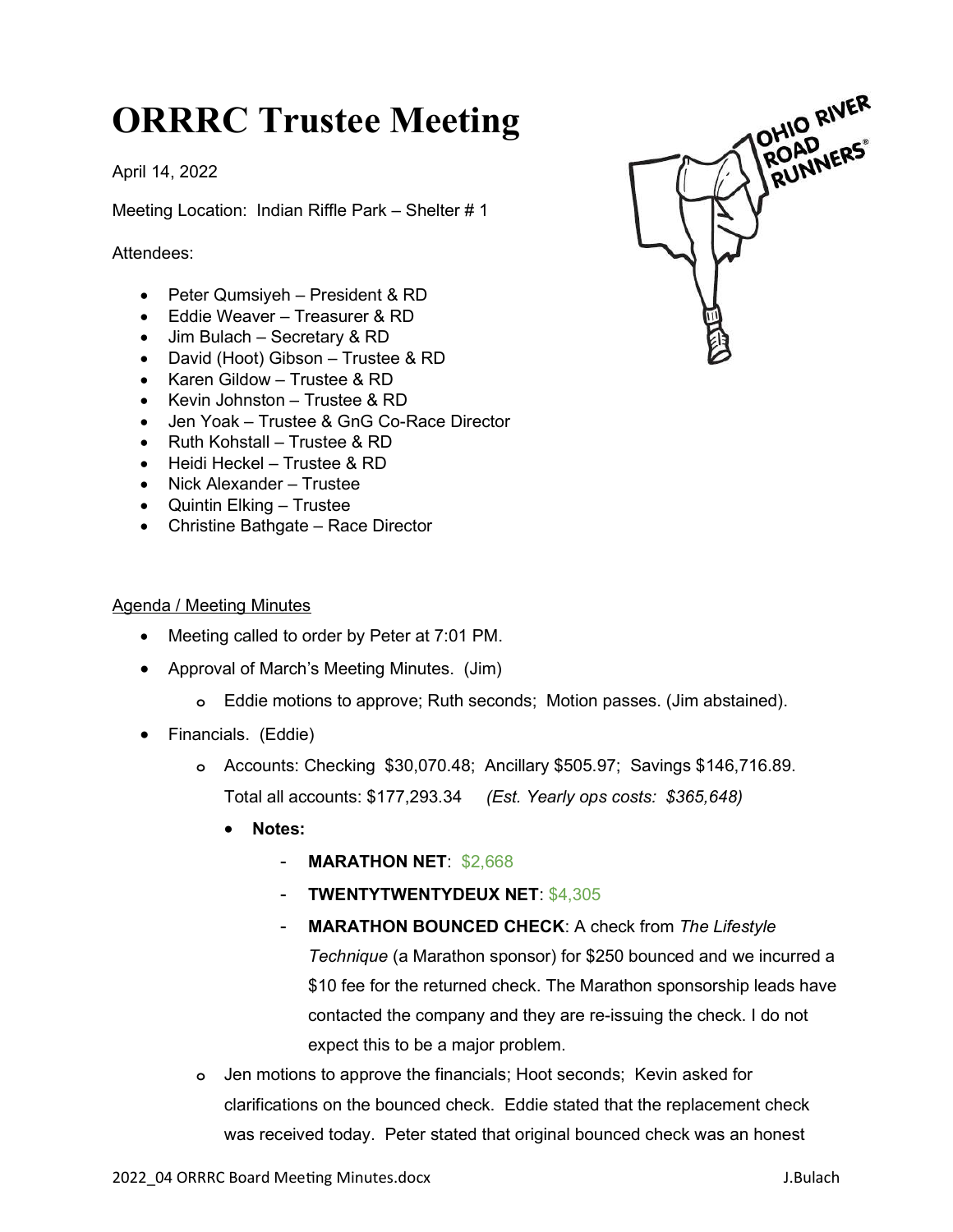mistake, he knows Michelle has no concerns with her integrity and honesty. Next, Kevin questioned two seed monies that were used for the marathon. Eddie stated that a transaction shows when the money is taken out and another transaction when the money is put back in. Kevin then had a question on the surcharge to Rumkpe. Eddie responded that these are from Rumpke due to being paid late. The issue is that Rumpke sends random invoices to the wrong place. Eddie is trying to get this corrected and resolved, but Rumpke's billing department is very difficult to work with. Kevin's final question was on the photography fee for Sycamore, which as \$216 instead of the typical \$200. This occurred when it went through the photographer's payment processing system and income tax automatically charged. It will be time consuming to reverse, so because it is only \$16, we will not pursue a reversal unless the board sees otherwise (which it did not). Motion to approve the financial statements passed. (with Eddie abstaining).

- Funding Considerations.
	- o Dayton Wolverines \$2000 for equipment upgrade (Eddie)
		- Requesting \$2,000 in funding to upgrade their equipment for their track & field events, including hurdles.
		- Background on the Dayton Wolverines:
			- They have historically helped us out a ton, providing volunteers at Marathon, Ghost 'n Goblin, and some of our smaller races when requested. We have a historic relationship with them going back many years as well. They traditionally bring in and support kids in underserved communities, using running as a means to improve their lives all the way around: academically, emotionally, socially, and physically.
		- Hoot motions that we give \$2000 to the Wolverines. Heidi seconds. Kevin would like to connect them with the RRCA. Motion carries. Eddie abstains.
	- o AEDs for Wolverines & Kyle (Jen)
		- The Wolverines would like one of the donated AEDs, as does Kyle's Bethel Running Club.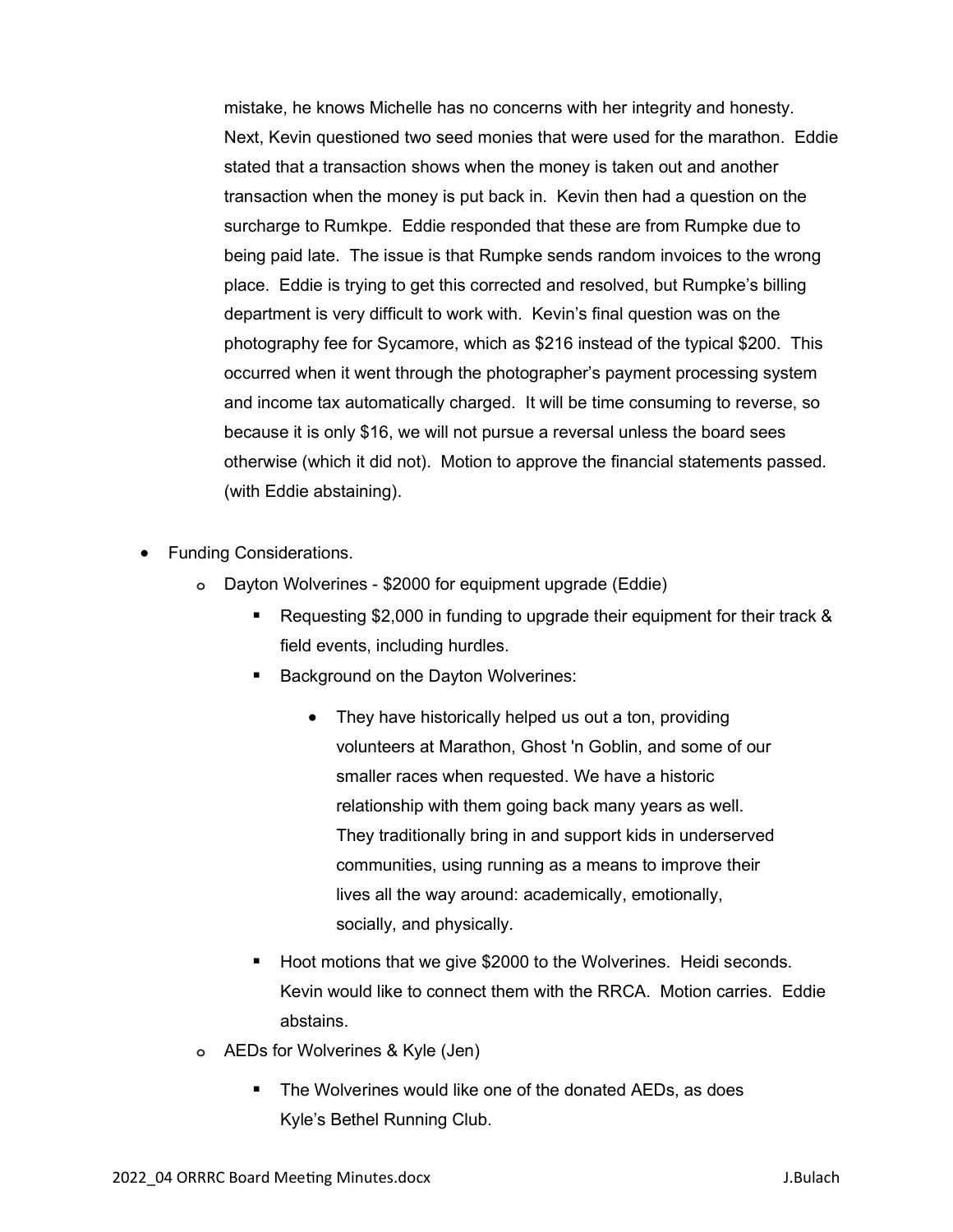- Eddie found some possible release wording we can use "that we're giving the equipment to them as is, with no warranty, etc.
- Jen will put together the release, handle the exchange and the signing of paperwork with both groups.
- Basically, this is an update to the board. Does not require a vote.
- Pre-Race Reports (Robert):
	- o Sugar Maple 5K (Hoot)
		- Hoot started by saying that the shirts are made as he showed one off. They look great!
		- Awards are all made.
		- He's been working with various groups associated with the festival.
		- He is still needing volunteers, especially course marshals.
		- Everything else is on track and coming together very well.
		- He has the police, emergency medical and fire support setup.
		- He still needs a photographer, which will be talked about later in this meeting as an agenda item.
		- He encourages everyone to make it out. The race is just 9 days away and the weather is looking good!
	- o George Rogers Clark Park 10K (Larry Berna & Tim Snyder)
		- Things are on track for the event, but they need additional volunteers.
	- o Races with no RD:
		- Vandalia 5k (18 May)
			- Robert is willing to be the race director. He would like to have anyone interested in becoming an ORRRC Race Director to shadow him. Nick motions for him to do this. Ruth seconds. Kevin asked for location info, which is at Vandalia Rec Center. Motion approved.
		- Tadmor (6 Aug)
			- Emily Sannes is an ORRRC member who is willing to be the race director or Tadmor. Since she is new to this role, Robert and Gerald Collins (who has RD'ed it in the past) will assist. Peter motions to approve. Eddie seconds. Motion approved.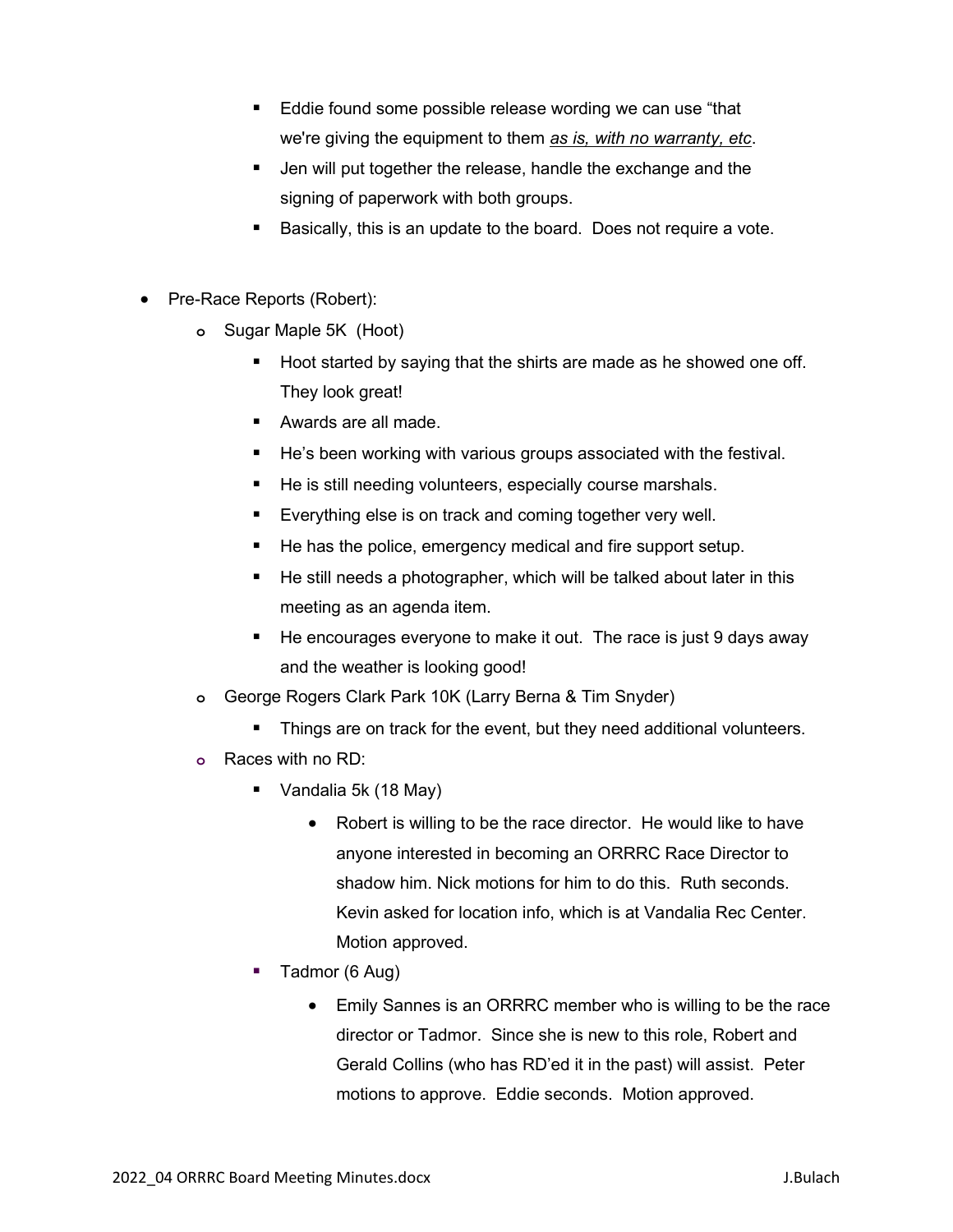- Twin Creek (2023)
	- Micah Lipps has volunteered to be the Race Director. He reached out when he learned that it was virtual this year due to no race director. He lives less than 20 minutes from Twin Creek. Eddie motioned for Micah to be the Race Director. Peter seconds. Motion approved.
- Gift Exchange 5k (10 Dec)
	- Karen is still in need of a Co-Race Director for the event.
	- She needs help in course setup and take down. Basically, someone to do the heavy lifting of the stuff from the shed and laying out / marking the course.
	- Hoot has assisted previously would be willing to help, if no one else comes forward.
- Other 2023 in need of Race Directors:
	- Little Miami 10 Miler
	- St. Patrick's 5K
- Post-Race Reports (Robert):
	- o St. Patrick's 5K Christine Bathgate
		- Race Participation
			- 161 runners
			- 6 volunteers
		- Regarding Next Year's Event
			- I plan to hand this race over, but do not have another volunteer in mind.
		- Positives:
			- The few volunteers were AWESOME.
			- Great turnout
			- Weather A++
			- Had enough post-race refreshments (extras are going to the next race in 3 days)
			- Came in under budget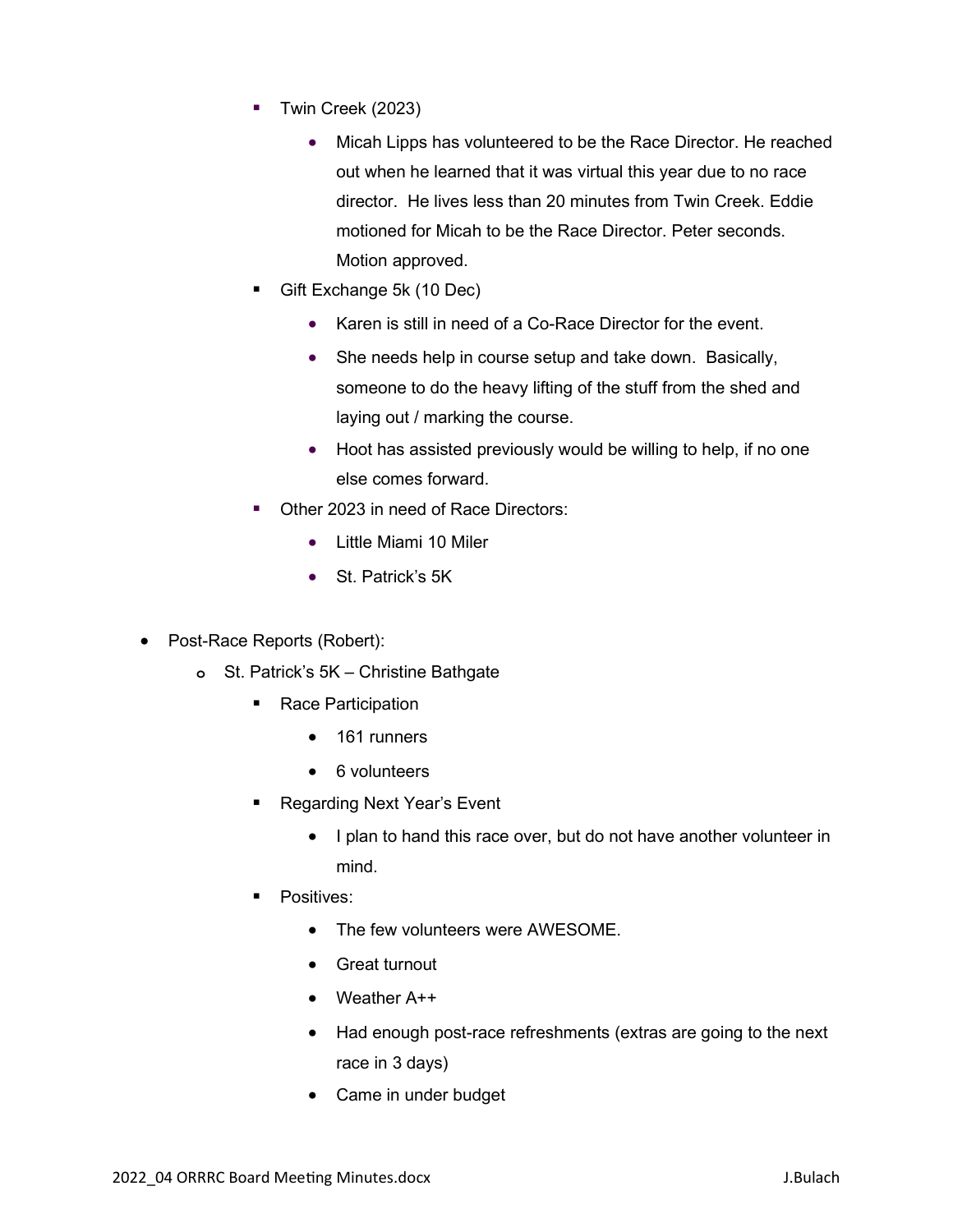- Negatives:
	- I could have used more volunteers.
	- Course was a tenth too long.
	- I did not like the location. Busy street (Delsing). Busy Intersection (Delsing/Pool).
	- Hard to find the registration behind the bar.
	- Hard to advertise the location of the race without saying "Hareless" Hare Brewery" - - which makes is sound as if ORRRC is having a beer run.
- Items to note:
	- The Vandalia Rec Center (VRC) approached us to do this race. Many people thought the race was at VRC.
	- VRC also advertised for the race, which may have contributed to the confusion for the location.
	- VRC is interested in making this an annual event.
- Christine stated that personally, having a race during a school night is very challenging as a mom with school aged kids. VRC wanted it on St Patrick's Day, so she obliged.
- o Sycamore 10ish Miler Dan Cross
	- Have not received a report from Dan, but feedback from some of the participants was very good!
- o Marathon/Half:
	- **Committee will be meeting to discuss positives & lessons learned from** 2022. They are starting their planning for 2023.
	- Kelsey not at meeting to provide the update. Will do this next meeting.
- Board Discussions / Votes:
	- o Club Photographer Bids (Eddie)
		- **There were 3 proposals received from the following:** 
			- Enmotive Clint Taylor
			- Ryan Taylor
			- Wesley Williams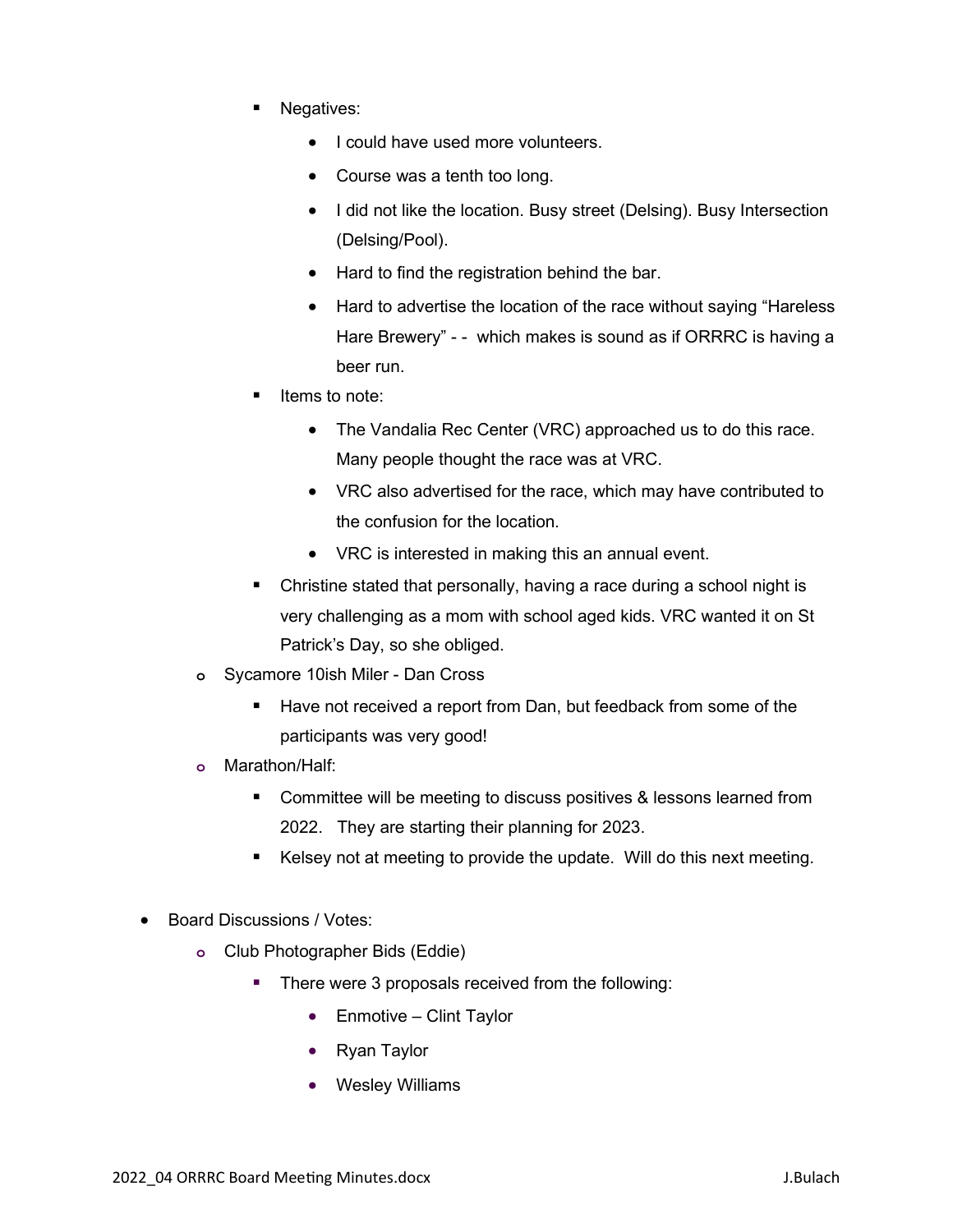- The board reviewed the information and proposals in email correspondence before the meeting and provided some discussion, feedback, concerns, and thoughts.
- Because the club has races in the very near future without a photographer, it is important that decision is made at this meeting to award the contract.
	- Enmotive did not meet the requirements of the ask in our RFP. They tried to imbed their timing services into the proposal and did not address all of our photography requirements, including a straight-forward pricing strategy for photography-only. Questions were also raised about photos used in their portfolio that were taken by Tracy, a previous photographer contracted by the club.
	- Ryan stated that he cannot provide the  $2^{nd}$  photographer at larger races. However, he did show up at St. Patrick's Day 5K and took photos at the event that he used in his portfolio and proposal. This showed excellent initiative!
	- Wesley was the only candidate who submitted a proposal that met all requirements of the RFP. Nick observed that he submitted excellent work, but his photos did not include race / motion photos. There is some concern as to how well he can do this type of work.
- After much discussion on the pros and cons of each proposal, along with additional discussion on whether a photographer can actually be available to cover all of our events, Ruth motioned that we award Wesley Williams the photography contract. Hoot Seconds. Motion carries. Eddie and Nick abstained.
- RRCA Convention:
	- o Presentation from 2022 attendees Part 1 Insurance. This was a 2-hour session presented by Diller's, who have been doing this for many years. Key notes of interest and takeaways:
		- **U** Volunteer medical coverage. Which can help to cover doctors and other health care workers that may not volunteer due to concerns about personal liability or claims hitting their own insurance.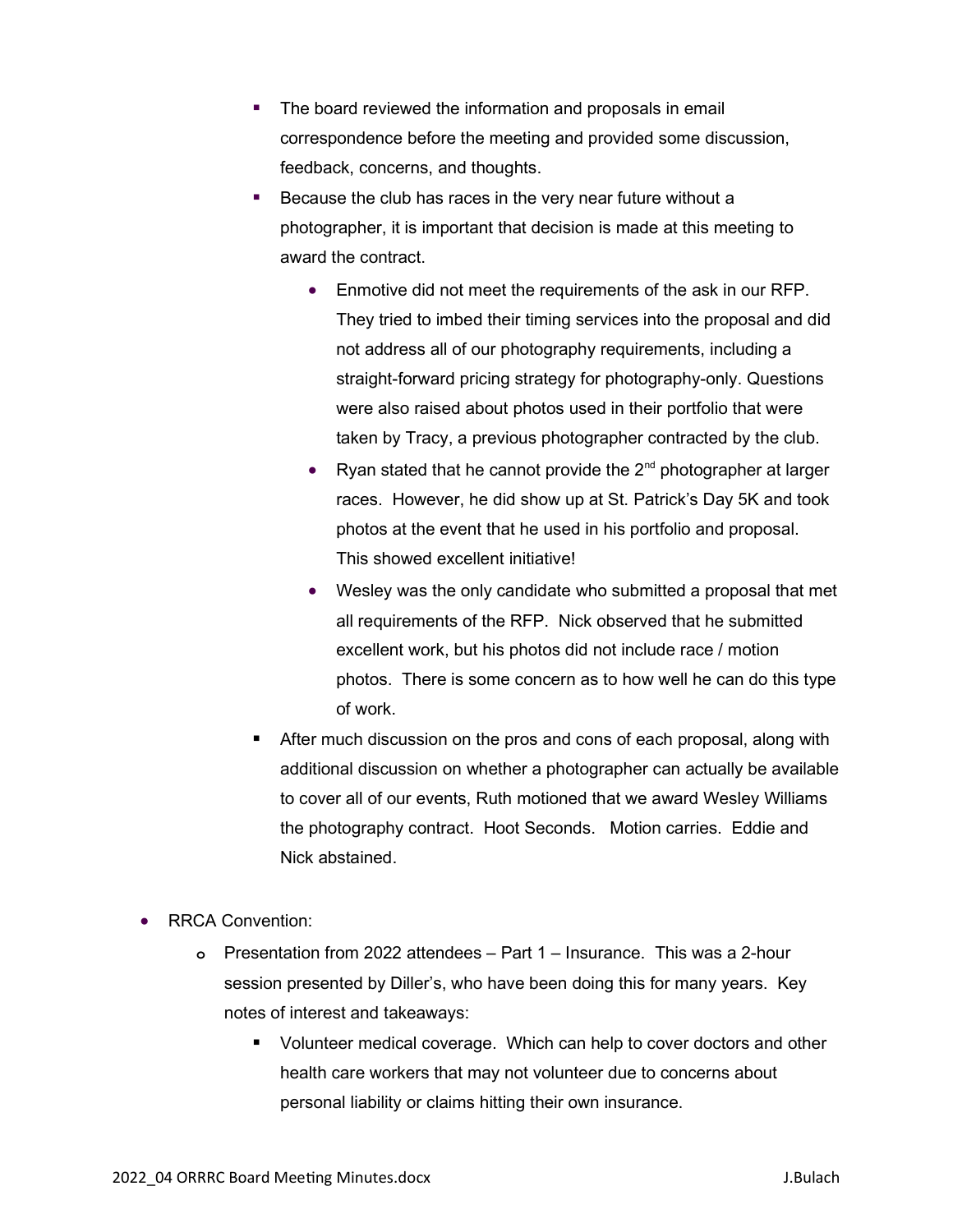- Cyber Security, which can include ransomware, database hacking where social security numbers, date of birth, and other secure information is stolen. They paid out 32% and the total loss last year in claims was \$20 billion.
- Never allow spouses to sign the waiver for the runner.
- Keep records of incident reports until the time frame runs out. It is important to get these from the Race Director, other runners, and emergency squad / rescue workers. These need to be compiled and kept in such a way that they remain legible and are easily located and retrievable.
- Additional race related coverages: Communicable disease participation liability, automobiles, sexual molestation and abuse, alcohol liability, accidental medical, rented property, injury caused by equipment (largest area of claims). Equipment falling over, such as finish line clocks, banners, poles, port-a-potties; and runners tripping on equipment.
- A comment on outside timing companies, especially as we're going into the proposals for different timing teams, or the outside timing companies. They said that an outside timing company should provide us a certificate of insurance. We should not have to additionally cover them; they should have their own.
- o The next 2023 RRCA Annual Meeting will be in Chicago from 3/23 through 3/26.
- Communications for RDs and members.
	- Andrea really does not have a lot of time to do this, so she is fine with other people doing this and she is willing to corroborate and assist as needed.
	- Ruth is willing to take the lead on this. Because this can be a huge undertaking, she would like to focus on the following areas:
		- Help with the Race Directors by providing guidance, especially the new ones. There's a lot of great information on the website that they don't necessarily have time to go through and it's very, very detailed. They may not need that much detail, so she can hopefully help point them where they need to go.
		- She would keep lists of Race Director's and their email info.
			- Hoot stated that he thought this was Robert's job.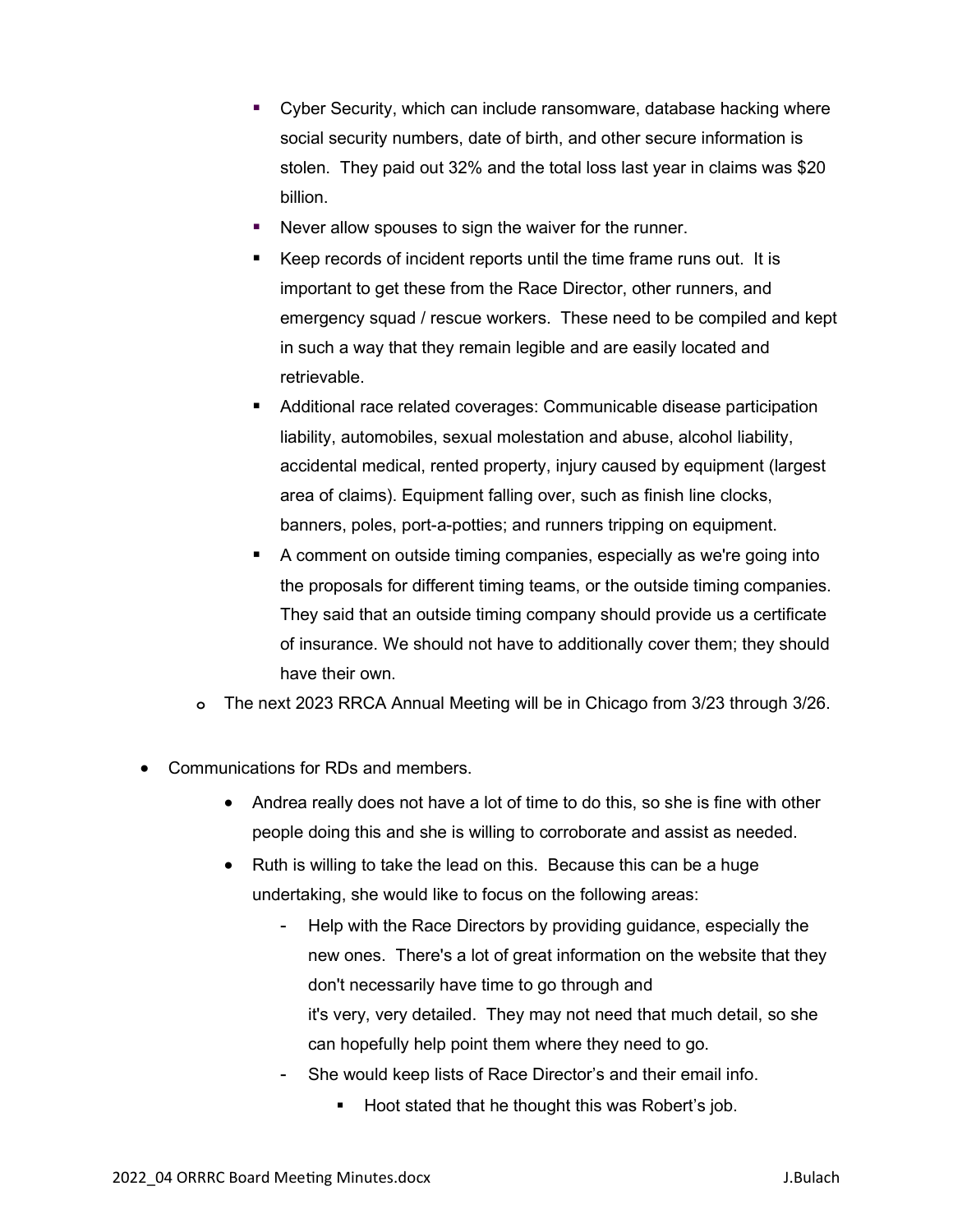- **Eddie pointed out that our articles allow the club's officers to** have other board members assist in their duties.
- She would also advertise races There are at least 12 different free websites that we can list our races on. She's willing to do this, which will be awesome. She will take the race information, put it out there, so it gets advertised and hopefully bring in more runners. This should also result in more people joining the club boosting membership.
- Her main purpose is to help facilitate communication.
- Ruth will get with Robert to coordinate this and contact the RD's so that they know this is happening.
- Eddie stated that it is very important to emphasize that Ruth is a board member, which qualifies her in this role.
- Volunteer Coordinator
	- o Jen has info from RRCA meeting.
		- The club has really been struggling getting volunteers for the smaller races, such as St. Patrick's 5K
		- **The larger races have a committee with other people besides the race** director rounding up volunteers. Having a volunteer coordinator that handles this for all small races would take a huge burden off the race director.
		- Jen will form committee to pursue this concept. Ruth, Heidi and Karen's niece are willing to be part of the committee.
- The May through October meetings will all be held at an Indian Riffle Park Shelter.
- Around the Room:
	- $\circ$  Jim If you have notes written out for your part of the meeting and can get a copy to me, it makes it much easier to ensure the appropriate content and accuracy of the minutes.
	- $\circ$  Kevin Today's copy of the Road Race Management News had an article of a cross country team doing a training run in Williamsburg, Virginia, where a drunk driver struck the group killing one and injuring two other runners. Also, he let everyone know if they are shopping for pop for an upcoming race, Kroger has a really good sale - - 27 cents a can (4 cases for \$12.88). It's not the off-brand; it's actually Coke